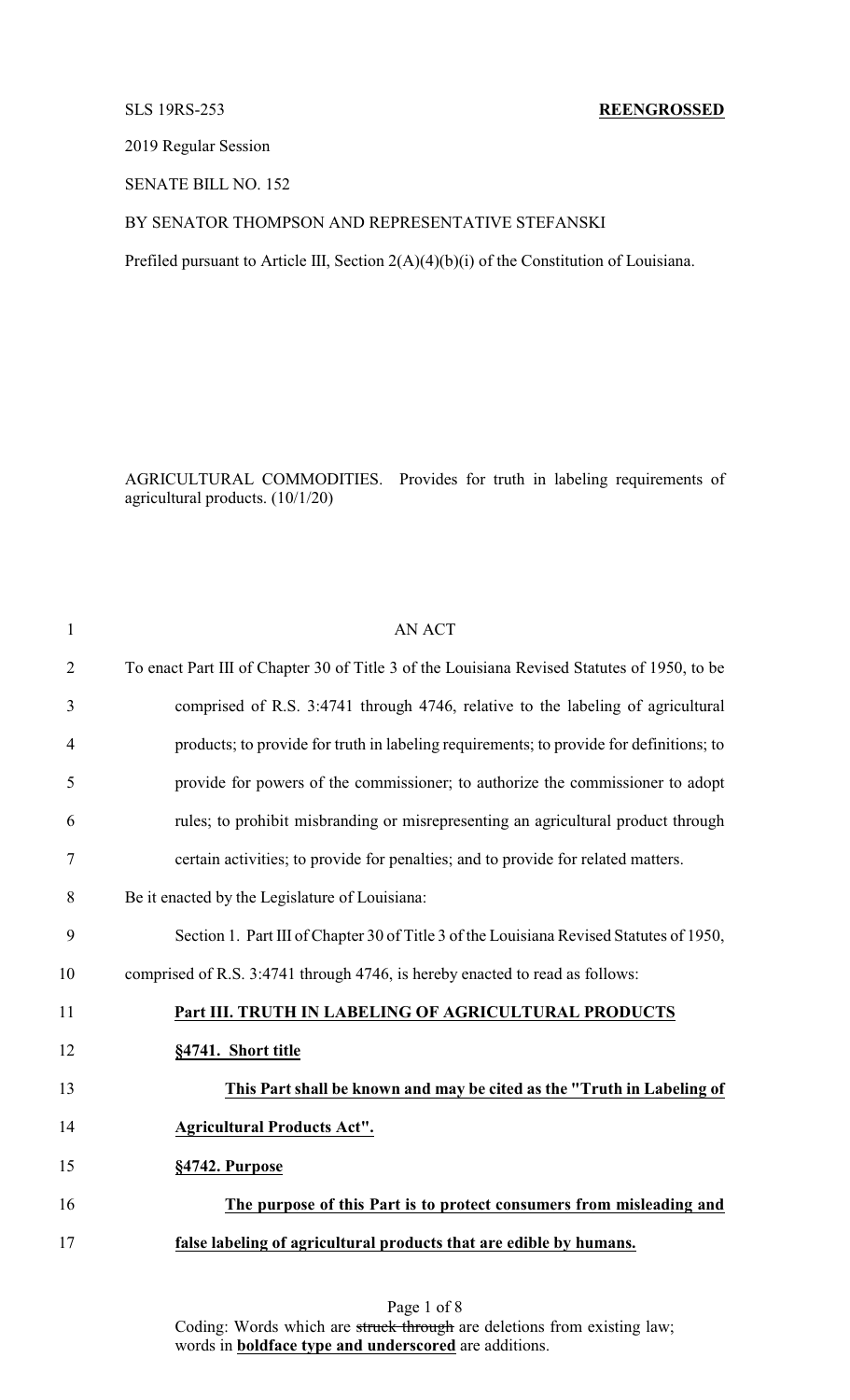| $\mathbf{1}$   | §4743. Definitions                                                                |
|----------------|-----------------------------------------------------------------------------------|
| $\overline{2}$ | As used in this Part:                                                             |
| 3              | (1) "Agricultural product" means any beef, pork, poultry, crawfish,               |
| 4              | shrimp, meat, sugar, or rice product that is edible by humans.                    |
| 5              | (2) "Beef" means the flesh of a domesticated bovine that is edible by             |
| 6              | humans.                                                                           |
| 7              | (3) "Beef product" means a type of agricultural product that is edible by         |
| 8              | humans and produced in whole or in part from beef, including beef jerky, beef     |
| 9              | patties, chopped beef, fabricated steak, hamburger, ground beef, ribs, and roast. |
| 10             | (4) "Cell cultured food product" means any cultured animal tissue                 |
| 11             | produced from in vitro animal cell cultures outside of the organism from which    |
| 12             | it is derived.                                                                    |
| 13             | (5) "Commissioner" means the commissioner of agriculture and                      |
| 14             | forestry.                                                                         |
| 15             | (6) "Deceptively similar" means misleading to a reasonable person.                |
| 16             | (7) "Label" means a display of written, printed, or graphic matter upon           |
| 17             | or affixed to the container or wrapper in which an agricultural product is        |
| 18             | offered for direct retail sale.                                                   |
| 19             | (8) "Labeling" means the act of identifying, describing, or advertising           |
| 20             | an agricultural product by means of a label or through other means.               |
| 21             | (9) "Meat" means a portion of a beef, pork, poultry, alligator, farm-             |
| 22             | raised deer, turtle, domestic rabbit, crawfish, or shrimp carcass that is edible  |
| 23             | by humans but does not include a:                                                 |
| 24             | (a) Synthetic product derived from a plant, insect, or other source.              |
| 25             | (b) Cell cultured food product grown in a laboratory from animal cells.           |
| 26             | (10) "Meat product" means a type of agricultural product that is edible           |
| 27             | by humans and made wholly or in part from meat or another portion of a beef,      |
| 28             | pork, poultry, alligator, farm-raised deer, turtle, domestic rabbit, crawfish, or |
| 29             | shrimp carcass.                                                                   |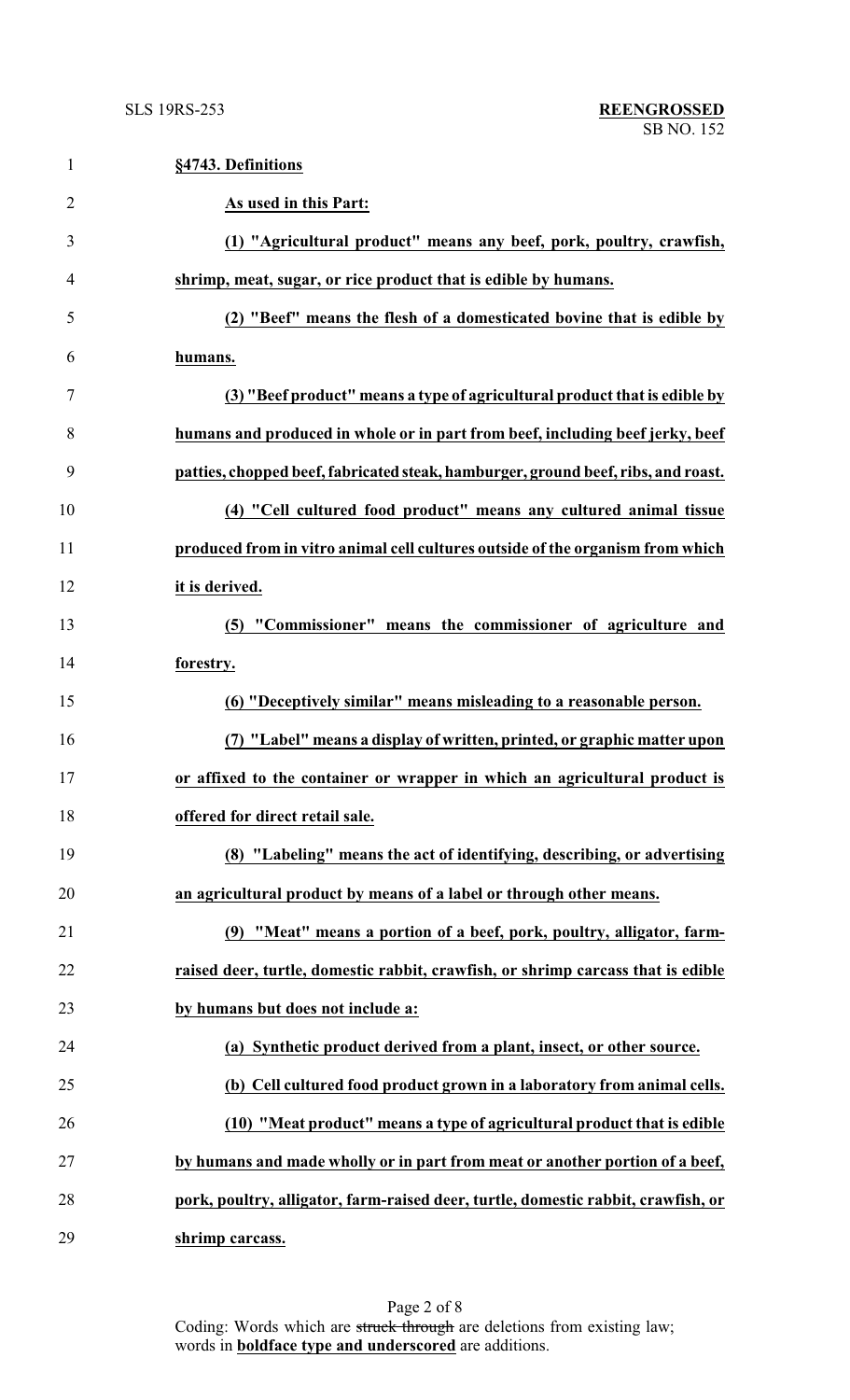| $\mathbf{1}$   | (11) "Misbrand" means to intentionally identify or label an agricultural        |
|----------------|---------------------------------------------------------------------------------|
| $\overline{2}$ | product in a false or misleading way.                                           |
| 3              | (12) "Misrepresent" means to intentionally use any untrue, misleading,          |
| 4              | or deceptive oral or written statement, advertisement, label, display, picture, |
| 5              | illustration, or sample.                                                        |
| 6              | (13) "Person" means an individual, partnership, limited liability               |
| 7              | company, limited liability partnership, corporation, trust, firm, company, or   |
| 8              | other entity doing business in Louisiana.                                       |
| 9              | (14) "Pork" means the flesh of a domesticated swine that is edible by           |
| 10             | humans.                                                                         |
| 11             | (15) "Pork product" means a type of agricultural product that is edible         |
| 12             | by humans and produced in whole or in part from pork, including bacon,          |
| 13             | bratwurst, ground pork, ham, pork chops, ribs, roast, and sausage.              |
| 14             | (16) "Poultry" means domesticated birds that are edible by humans.              |
| 15             | (17) "Rice" means the whole or broken kernels obtained from the                 |
| 16             | species Oryza sativa L. or Oryza glaberrima, or wild rice, which is obtained    |
| 17             | from one of the four species of grasses from the genus Zizania or Porteresia.   |
| 18             | §4744. Applicability; prohibited activities                                     |
| 19             | A. The provisions of this Part shall apply only to a person that places a       |
| 20             | label on an agricultural product that is edible by humans.                      |
| 21             | B. A person shall not intentionally misbrand or misrepresent an                 |
| 22             | agricultural product through any activity including:                            |
| 23             | (1) Affixing a label to an agricultural product that is false or misleading.    |
| 24             | (2) Selling an agricultural product under the name of another food.             |
| 25             | (3) Representing an agricultural product as a food for which a definition       |
| 26             | and standard of identity has been provided by the Federal Food, Drug, and       |
| 27             | Cosmetic Act, 21 U.S.C. §301 et seq., unless:                                   |
| 28             | (a) The agricultural product conforms to the definition and standard.           |
| 29             | (b) The label of the agricultural product bears the name of the food            |

Page 3 of 8 Coding: Words which are struck through are deletions from existing law; words in **boldface type and underscored** are additions.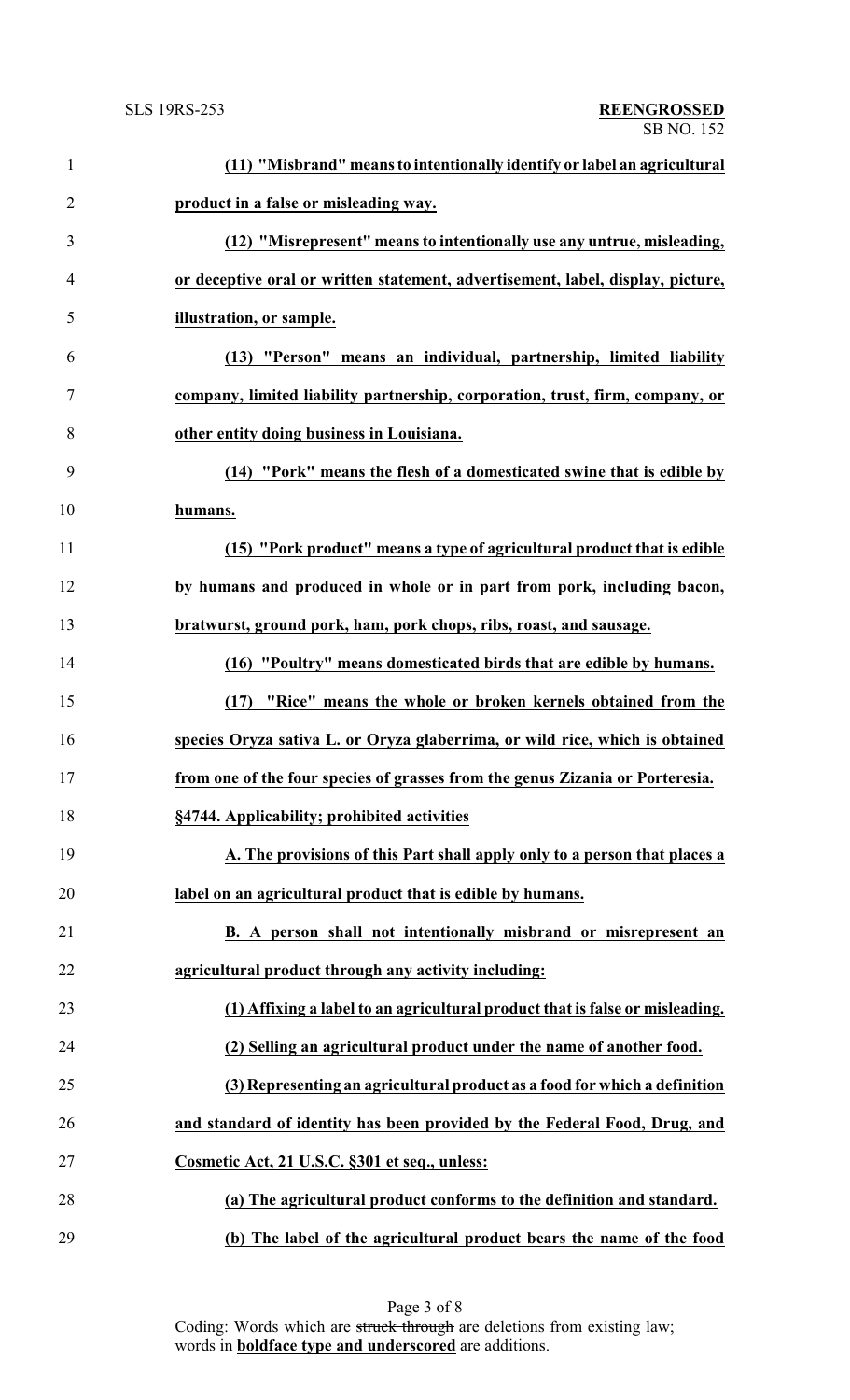| $\mathbf{1}$   | specified in the definition and standard and includes the common names of          |
|----------------|------------------------------------------------------------------------------------|
| $\overline{2}$ | optional ingredients other than spices, flavoring, and coloring present in the     |
| 3              | food as regulations require.                                                       |
| 4              | (4) Representing an agricultural product as meat or a meat product                 |
| 5              | when the agricultural product is not derived from a harvested beef, pork,          |
| 6              | poultry, alligator, farm-raised deer, turtle, domestic rabbit, crawfish, or shrimp |
| 7              | carcass.                                                                           |
| 8              | (5) Representing an agricultural product as rice when the agricultural             |
| 9              | product is not rice.                                                               |
| 10             | (6) Representing an agricultural product as beef or a beef product when            |
| 11             | the agricultural product is not derived from a domesticated bovine.                |
| 12             | (7) Representing an agricultural product as pork or a pork product when            |
| 13             | the agricultural product is not derived from a domesticated swine.                 |
| 14             | (8) Representing an agricultural product as poultry when the                       |
| 15             | agricultural product is not derived from domesticated birds.                       |
| 16             | (9) Utilizing a term that is the same as or deceptively similar to a term          |
| 17             | that has been used or defined historically in reference to a specific agricultural |
| 18             | product.                                                                           |
| 19             | (10) Affixing a label that uses a variation of rice in the name of the             |
| 20             | agricultural product when the agricultural product is not rice or derived from     |
| 21             | <u>rice.</u>                                                                       |
| 22             | (11) Representing a cell cultured food product as a meat product.                  |
| 23             | Representing an agricultural product as sugar when it is not an<br>(12)            |
| 24             | unaltered plant-based simple sugar or sucrose.                                     |
| 25             | §4745. Powers                                                                      |
| 26             | A. The commissioner of agriculture shall administer and enforce the                |
| 27             | provisions of this Part and adopt rules and regulations to enforce the provisions  |
| 28             | of this Part. All rules and regulations shall be adopted in accordance with the    |
| 29             | provisions of the Administrative Procedure Act.                                    |

Page 4 of 8 Coding: Words which are struck through are deletions from existing law; words in **boldface type and underscored** are additions.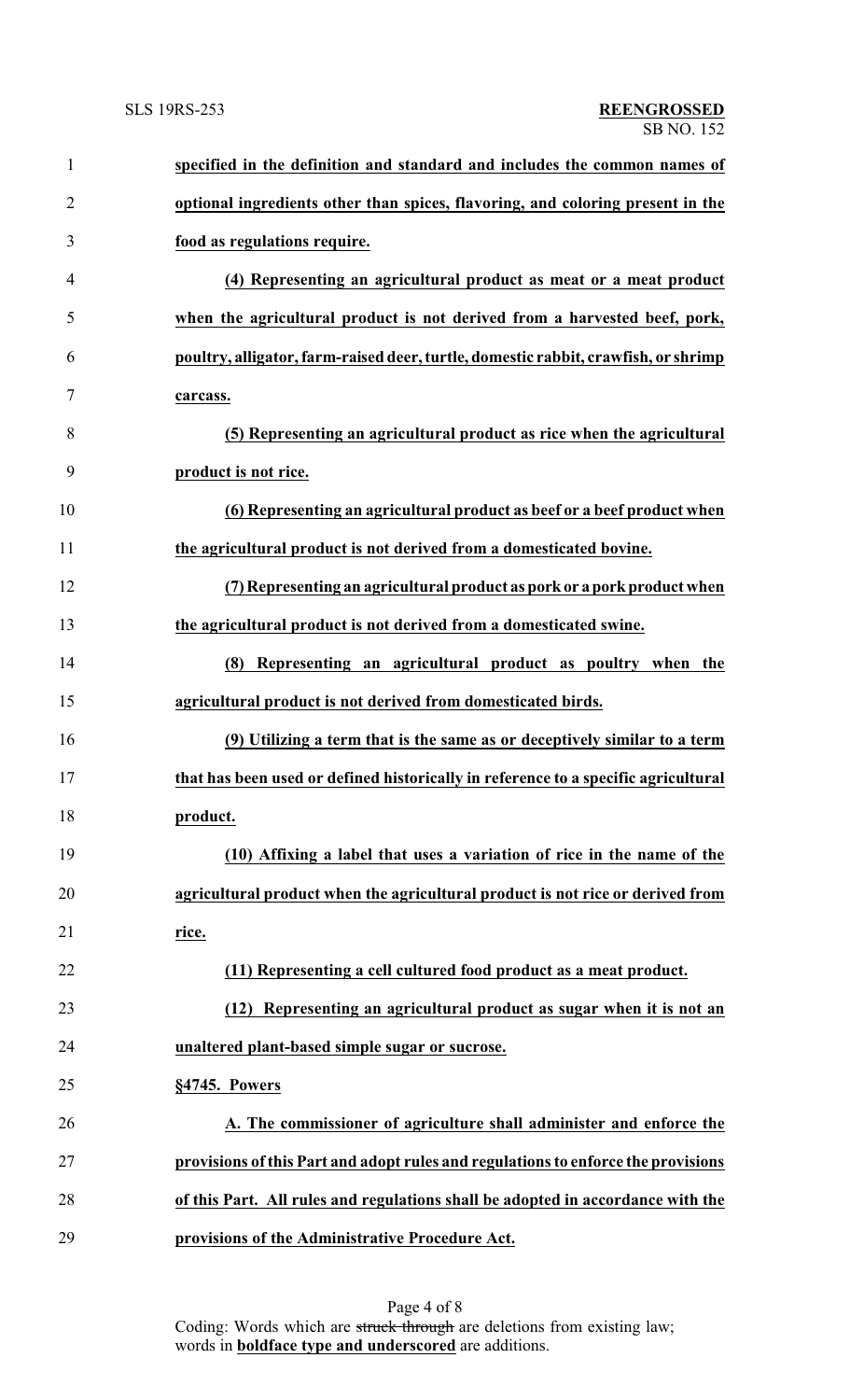| $\mathbf{1}$   | <b>B.</b> The commissioner may:                                                    |
|----------------|------------------------------------------------------------------------------------|
| $\overline{2}$ | (1) Employ personnel to enforce the provisions of this Part.                       |
| 3              | (2) Receive and investigate complaints regarding alleged violations of             |
| 4              | this Part and the rules and regulations adopted pursuant to the provisions of      |
| 5              | this Part.                                                                         |
| 6              | (3) Seek and obtain injunctive or other civil relief to restrain and prevent       |
| 7              | violations of this Part, rules and regulations adopted pursuant to this Part, or   |
| 8              | orders and rulings issued by the commissioner pursuant to this Part.               |
| 9              | (4) Institute civil proceedings to enforce his rulings or collect any              |
| 10             | penalties due under this Part.                                                     |
| 11             | §4746. Penalties                                                                   |
| 12             | A. A person who violates any provision of this Part or of any rule or              |
| 13             | regulation adopted under the provisions of this Part shall be subject to a civil   |
| 14             | penalty of not more than five hundred dollars for each violation. Each day on      |
| 15             | which a violation occurs shall be a separate offense.                              |
| 16             | B. Penalties may be assessed only by a ruling of the commissioner based            |
| 17             | upon an adjudicatory hearing held by the Louisiana Commission of Weights           |
| 18             | and Measures pursuant to R.S. 3:4605.                                              |
| 19             | C. In addition to civil penalties, the commissioner may assess the                 |
| 20             | proportionate costs of the adjudicatory hearing against the offender. The          |
| 21             | commissioner shall determine the amount of costs to be assessed.                   |
| 22             | D. The commissioner may institute civil proceedings to enforce his                 |
| 23             | rulings in the district court for the parish in which the violation occurred.      |
| 24             | E. The commissioner may institute civil proceedings seeking injunctive             |
| 25             | relief to restrain and prevent the violation of the provisions of this Part, or of |
| 26             | the rules and regulations adopted under the provisions of this Part, in the        |
| 27             | district court for the parish in which the violation occurred.                     |
| 28             | Section 2. This Act shall become effective on October 1, 2020.                     |

Page 5 of 8 Coding: Words which are struck through are deletions from existing law; words in **boldface type and underscored** are additions.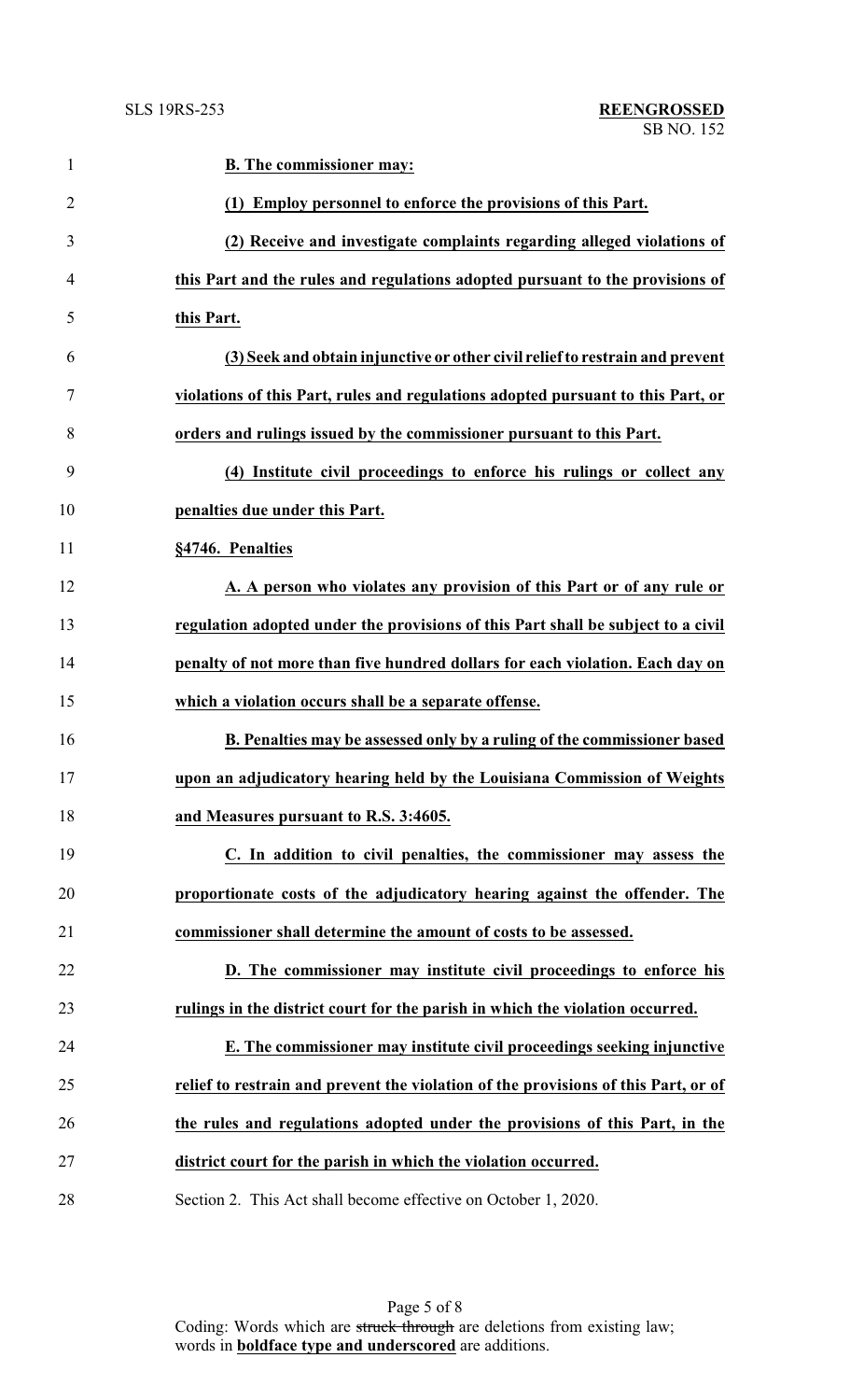The original instrument was prepared byCurryJ. Lann. The following digest, which does not constitute a part of the legislative instrument, was prepared by Laura Gail Sullivan.

# **DIGEST**

SB 152 Reengrossed 2019 Regular Session Thompson

Proposed law provides for the "Truth in Labeling of Agricultural Products Act" for the purpose of protecting consumers from misleading and false labeling of agricultural products that are edible by humans.

Proposed law provides for the following definitions:

- (1) "Agricultural product" means any beef, pork, poultry, alligator, farm-raised deer, turtle, domestic rabbit, crawfish, shrimp, meat, sugar, or rice product that is edible by humans.
- (2) "Beef" means the flesh of a domesticated bovine that is edible by humans.
- (3) "Beef product" means a type of agricultural product that is edible by humans and produced in whole or in part from beef, including beef jerky, beef patties, chopped beef, fabricated steak, hamburger, ground beef, ribs, and roast.
- (4) "Cell cultured food product" means any cultured animal tissue produced from in vitro animal cell cultures outside of the organism from which it is derived.
- (5) "Commissioner" means the commissioner of agriculture and forestry.
- (6) "Deceptively similar" means misleading to a reasonable person.
- (7) "Label" means a display of written, printed, or graphic matter upon or affixed to the container or wrapper in which an agricultural product is offered for direct retail sale.
- (8) "Labeling" means the act of identifying, describing, or advertising an agricultural product by means of a label or through other means.
- (9) "Meat" means a portion of a beef, pork, poultry, alligator, farm-raised deer, turtle, domestic rabbit, crawfish, or shrimp carcass that is edible by humans but does not include a:
	- (a) Synthetic product derived from a plant, insect, or other source.
	- (b) Cell cultured food product grown in a laboratory from animal cells.
- (10) "Meat product" means a type of agricultural product that is edible by humans and made wholly or in part from meat or another portion of a beef, pork, poultry, alligator, farm-raised deer, turtle, domestic rabbit, crawfish, or shrimp carcass.
- (11) "Misbrand" means to intentionally identify or label an agricultural product in a false or misleading way.
- (12) "Misrepresent" means to intentionally use any untrue, misleading, or deceptive oral or written statement, advertisement, label, display, picture, illustration, or sample.
- (13) "Person"means an individual, partnership, limited liabilitycompany, limited liability partnership, corporation, trust, firm, company, or other entity doing business in Louisiana.

### Page 6 of 8

Coding: Words which are struck through are deletions from existing law; words in **boldface type and underscored** are additions.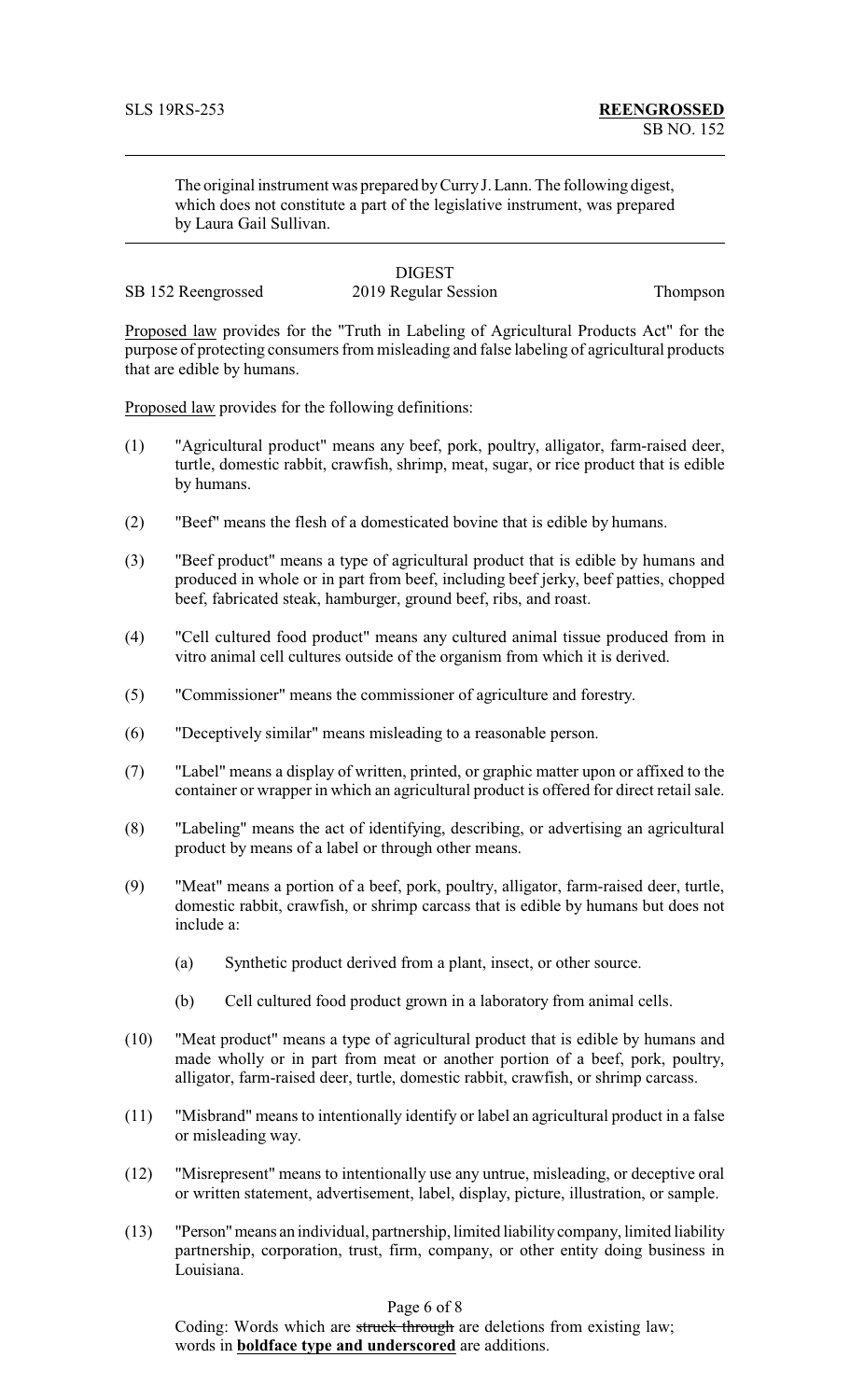- (14) "Pork" means the flesh of a domesticated swine that is edible by humans.
- (15) "Pork product" means a type of agricultural product that is edible by humans and produced in whole or in part from pork, including bacon, bratwurst, ground pork, ham, pork chops, ribs, roast, and sausage.
- (16) "Poultry" means domesticated birds that are edible by humans.
- (17) "Rice" means the whole or broken kernels obtained from the species Oryza sativa L. or Oryza glaberrima, or wild rice, which is obtained from one of the four species of grasses from the genus Zizania or Porteresia.

Proposed law applies to a person that places a label on an agricultural product that is edible by humans.

Proposed law prohibits intentionally misbranding or misrepresenting an agricultural product through any activity including:

- (1) Affixing a label to an agricultural product that is false or misleading.
- (2) Selling an agricultural product under the name of another food.
- (3) Representing an agricultural product as a food for which a definition and standard of identity has been provided by the Federal Food, Drug, and Cosmetic Act, 21 U.S.C. §301 et seq., unless:
	- (a) The agricultural product conforms to the definition and standard.
	- (b) The label of the agricultural product bears the name of the food specified in the definition and standard and includes the common names of optional ingredients other than spices, flavoring, and coloring present in the food as regulations require.
- (4) Representing an agricultural product as meat or a meat product when the agricultural product is not derived from a harvested beef, pork, poultry, alligator, farm-raised deer, turtle, domestic rabbit, crawfish, or shrimp carcass.
- (5) Representing an agricultural product as rice when the agricultural product is not rice.
- (6) Representing an agricultural product as beef or a beef product when the agricultural product is not derived from a domesticated bovine.
- (7) Representing an agricultural product as pork or a pork product when the agricultural product is not derived from a domesticated swine.
- (8) Representing an agricultural product as poultry when the agricultural product is not derived from domesticated birds.
- (9) Utilizing a term that is the same as or deceptively similar to a term that has been used or defined historically in reference to a specific agricultural product.
- (10) Affixing a label that uses a variation of rice in the name of the agricultural product when the agricultural product is not rice or derived from rice.
- (11) Representing a cell cultured food product as a meat product.
- (12) Representing an agricultural product as sugar when it is not an unaltered plant-based simple sugar or sucrose.

Page 7 of 8

Coding: Words which are struck through are deletions from existing law; words in **boldface type and underscored** are additions.